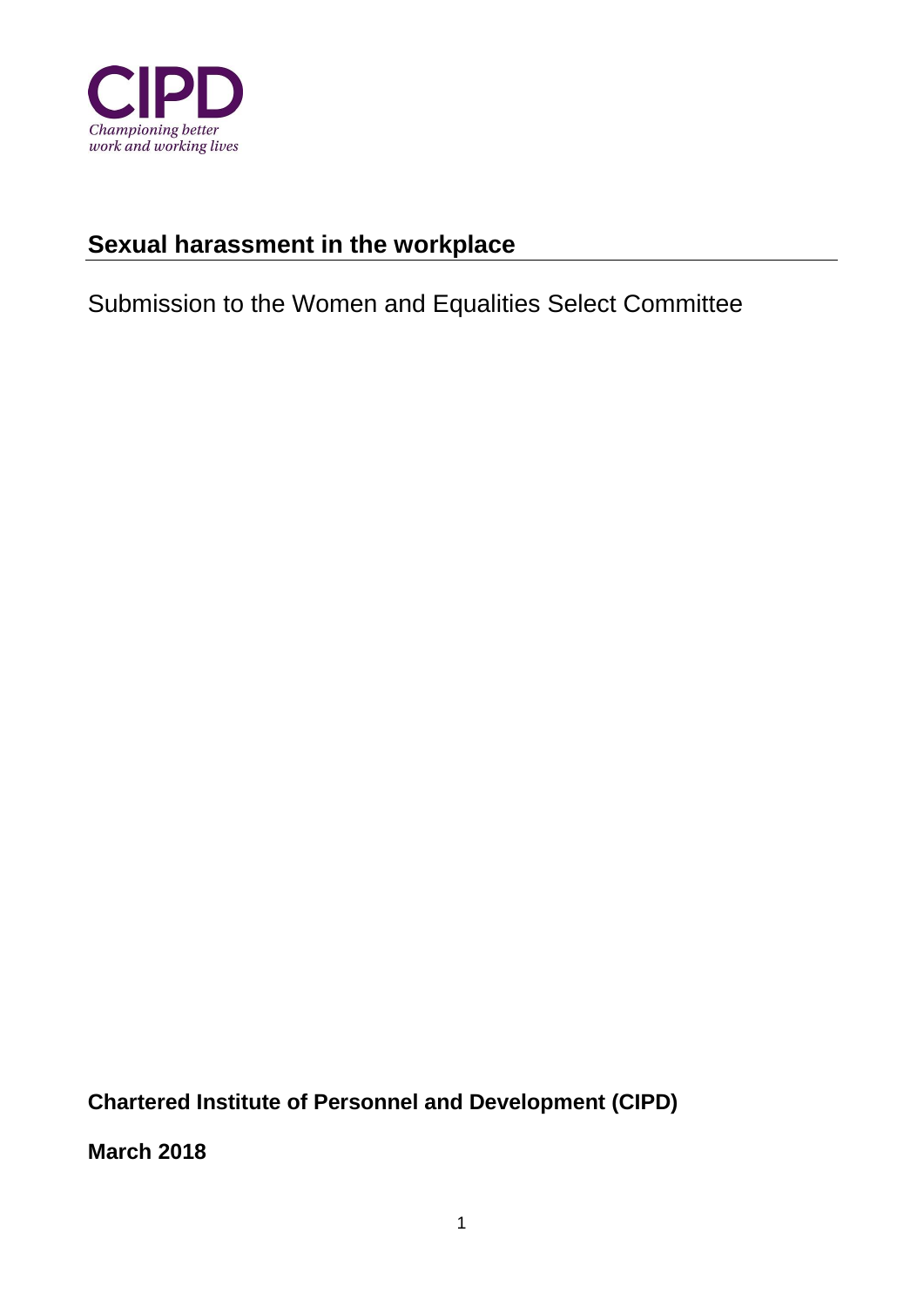

### **Background**

The CIPD is the professional body for HR and people development. The not-for-profit organisation champions better work and working lives and has been setting the benchmark for excellence in people and organisation development for more than 100 years. It has over 145,000 members across the world, provides thought leadership through independent research on the world of work, and offers professional training and accreditation for those working in HR and learning and development.

Our membership base is wide, with 60% of our members working in private sector services and manufacturing, 33% working in the public sector and 7% in the not-for-profit sector. In addition, 76% of the FTSE 100 companies have CIPD members at director level.

Public policy at the CIPD draws on our extensive research and thought leadership, practical advice and guidance, along with the experience and expertise of our diverse membership, to inform and shape debate, government policy and legislation for the benefit of employees and employers, to improve best practice in the workplace, to promote high standards of work and to represent the interests of our members at the highest level.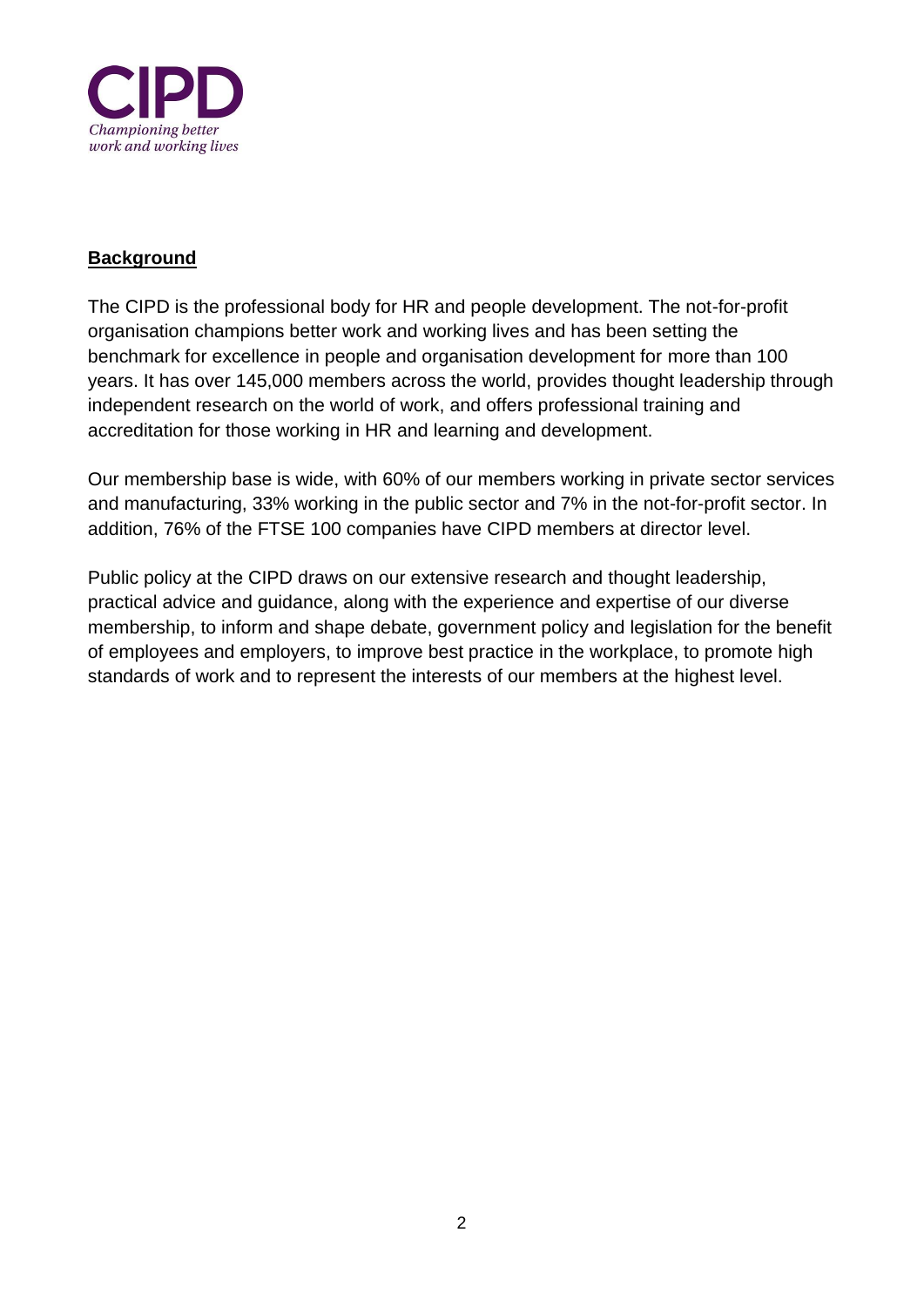

### **1. Executive Summary**

- 1.1. Victims of sexual harassment are more likely to be women, in part, at least, due to power imbalances which are perpetuated by having more men than women in leadership and management positions. However, viewing sexual harassment as a women-only issue risks discouraging male victims from reporting complaints. A broad perspective is required to acknowledge that the victim, and the alleged perpetrator, could be of either sex.
- 1.2. The impact of sexual harassment is likely to be felt differently for different groups. Sexual harassment allegations should be examined through multiple lenses which acknowledge the intersectionality of individuals and their multiple identities. It is important, therefore, to rely on the victim's interpretation of the perpetrator's actions.
- 1.3. In the workplace, prevention is better than the cure. Employers should:
	- Engage with employees to raise awareness of the company's zero-tolerance toward unacceptable behaviour;
	- Monitor gender diversity at all levels of the organization and at all stages of the employee life cycle;
	- Ensure that senior leaders and managers role model and champion the correct behaviours; and
	- Train line managers to manage people effectively and build relationships based on mutual trust.
- 1.4. Once a complaint has been made, employers must investigate and act swiftly, sending out a clear message that it will not be tolerated. Processes should be followed consistently and reliably. HR has a key role to play in ensuring that all complaints are taken seriously and investigated in line with the law and the organisation's procedures. Further, all employees should have access to advice and counselling from either someone in the organisation with appropriate training, or an outside sponsored service.
- 1.5. To ensure that sexual harassment is a high priority issue for employers, Government should narrow the gap between legislation and workplace practice by partnering with organisations like the CIPD, Acas and EHRC to make advice and guidance consistent and accessible.
- 1.6. As small and micro businesses don't have sophisticated HR capabilities, Government should invest £13m a year to roll out the CIPD's People Skills programme to all 38 Local Enterprise Partnerships in England to provide small businesses with free, locallydelivered, transactional HR support. Evaluations show that this basic support improves employee-manager relationships and productivity.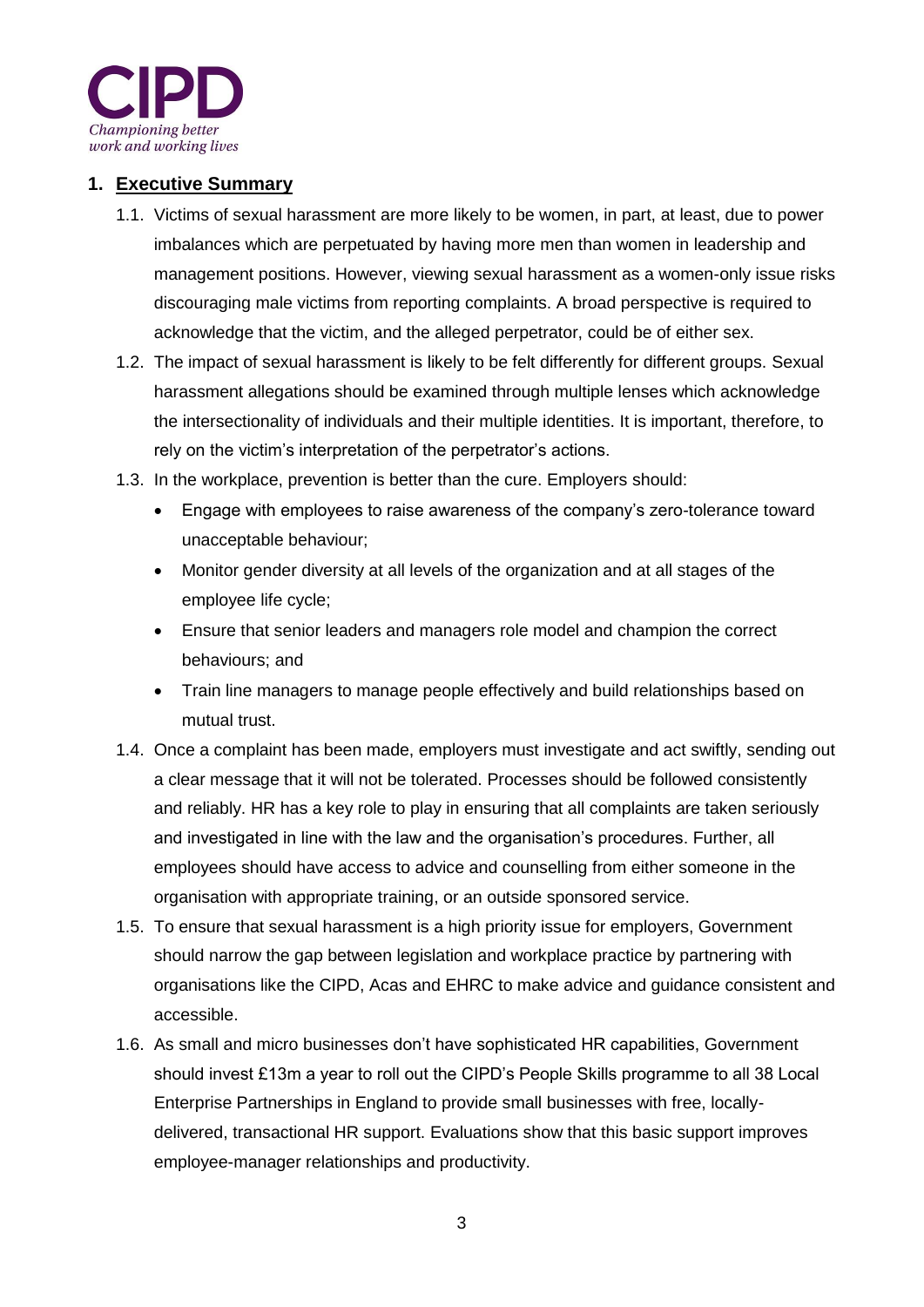

- 1.7. Government should conduct a review into Section 40 of the Equality Act (2010) in order to assess what measures can better protect workers from third party harassment. The review should also consider the pros and cons of the re-introduction of the Statutory Discrimination Questionnaires as a means of shining a light on discriminatory behavior in the workplace.
- 1.8. To prevent the inappropriate use of confidentiality agreements and other abuse of the law, Government should support a *Know your rights* campaign in partnership with bodies like the CIPD, Acas and the Citizens Advice Bureau, trade unions, and professional bodies to ensure that the UK workforce are aware of their rights at work.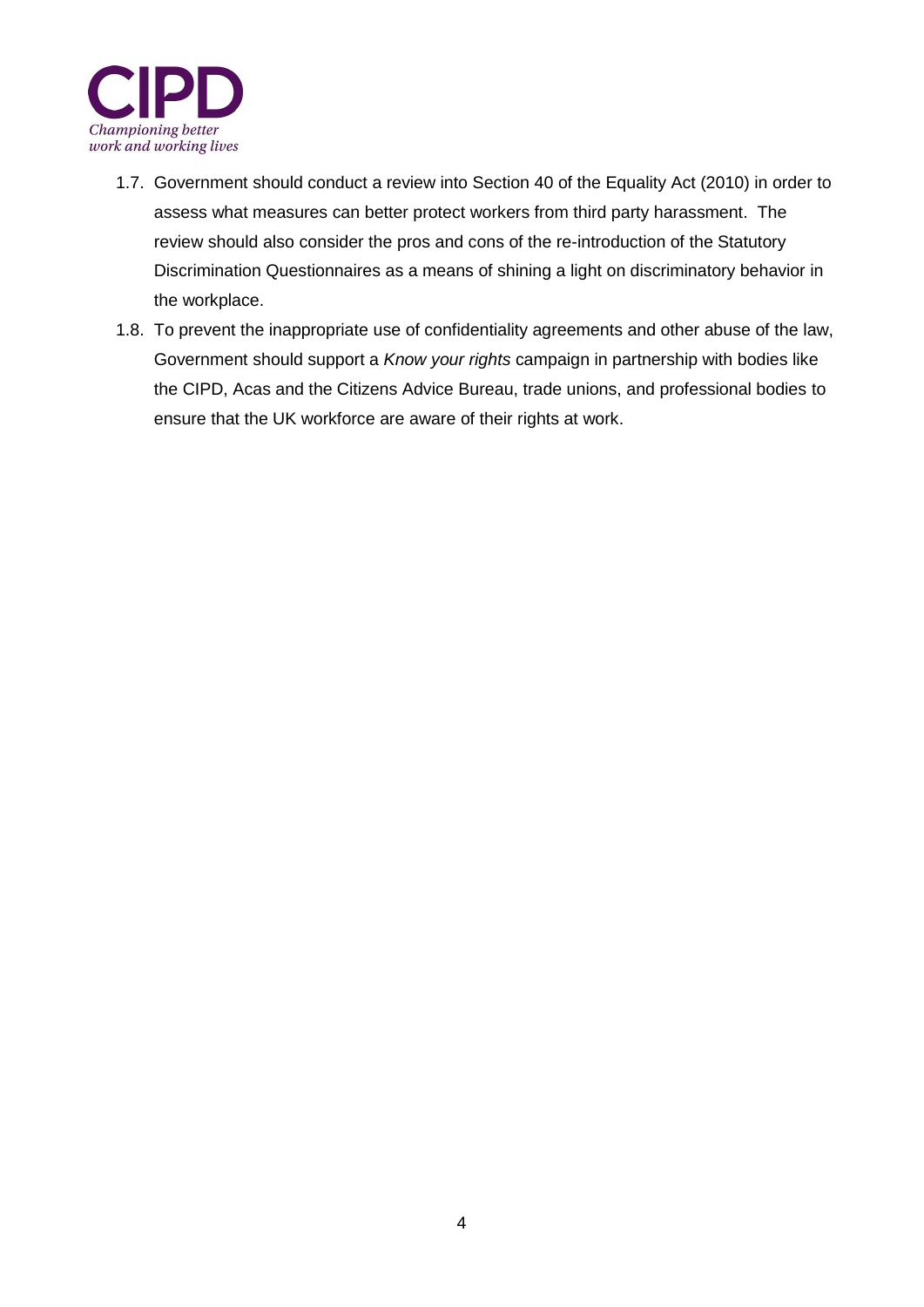

### **Our response**

-

# *2. Who experiences sexual harassment in the workplace, who perpetrates it, and what is the impact on different groups?*

- 2.1. A TUC<sup>1</sup> survey from 2016 shows that nearly two in three young women have experienced sexual harassment at work. A BBC/ComRes survey also reports that 40% of women have experienced some form of sexual harassment in the workplace and that younger women aged 18-34 are most at risk of sexual harassment – 43% have experienced it.
- 2.2. Victims of sexual harassment are more likely to be women, in part, at least, due to power imbalances which are perpetuated by having more men than women in leadership and management positions. The ComRes survey also found that more women (30%) than men (12%) were targeted by a senior manager, and the lack of diversity in senior roles significantly contributes to this. Younger or more junior workers are at risk because they may be unaware of what "normal" is in the workplace.
- 2.3. Although the data shows that sexual harassment is disproportionately experienced by women, we must not ignore the fact that it is experienced by men, too. Policymakers and employers need to ensure that sexual harassment is not communicated as a women-only issue as it could deter men who experience it from reporting complaints. A broad perspective is required to acknowledge that the alleged perpetrator, and the victim, could be of either sex.
- 2.4. Some types of employment and working patterns share common characteristics which may put people at risk of experiencing sexual harassment. Types of work characterised by late nights and alcohol consumption, common in the hospitality sector, put employees at additional risk. The ComRes survey<sup>2</sup> found that amongst those who rely on flexible working patterns<sup>3</sup>, 42% have faced sexual harassment at work, however it is unclear whether this is because of the nature of their working arrangements or because these type of employment practices are more common in sectors where sexual harassment is more common, such as hospitality.
- 2.5. When considering issues like sexual harassment, it is important to acknowledge intersectionality and examine cases and workplace behaviours through multiple lenses.

<sup>1</sup> <https://www.tuc.org.uk/sites/default/files/SexualHarassmentreport2016.pdf>

<sup>2</sup> <http://www.comresglobal.com/polls/bbc-sexual-harassment-in-the-work-place-2017/>

<sup>&</sup>lt;sup>3</sup> The ComRes survey defined flexible working patterns as including those who are freelance workers, those who work on zero-hours contracts, and those who work in the gig economy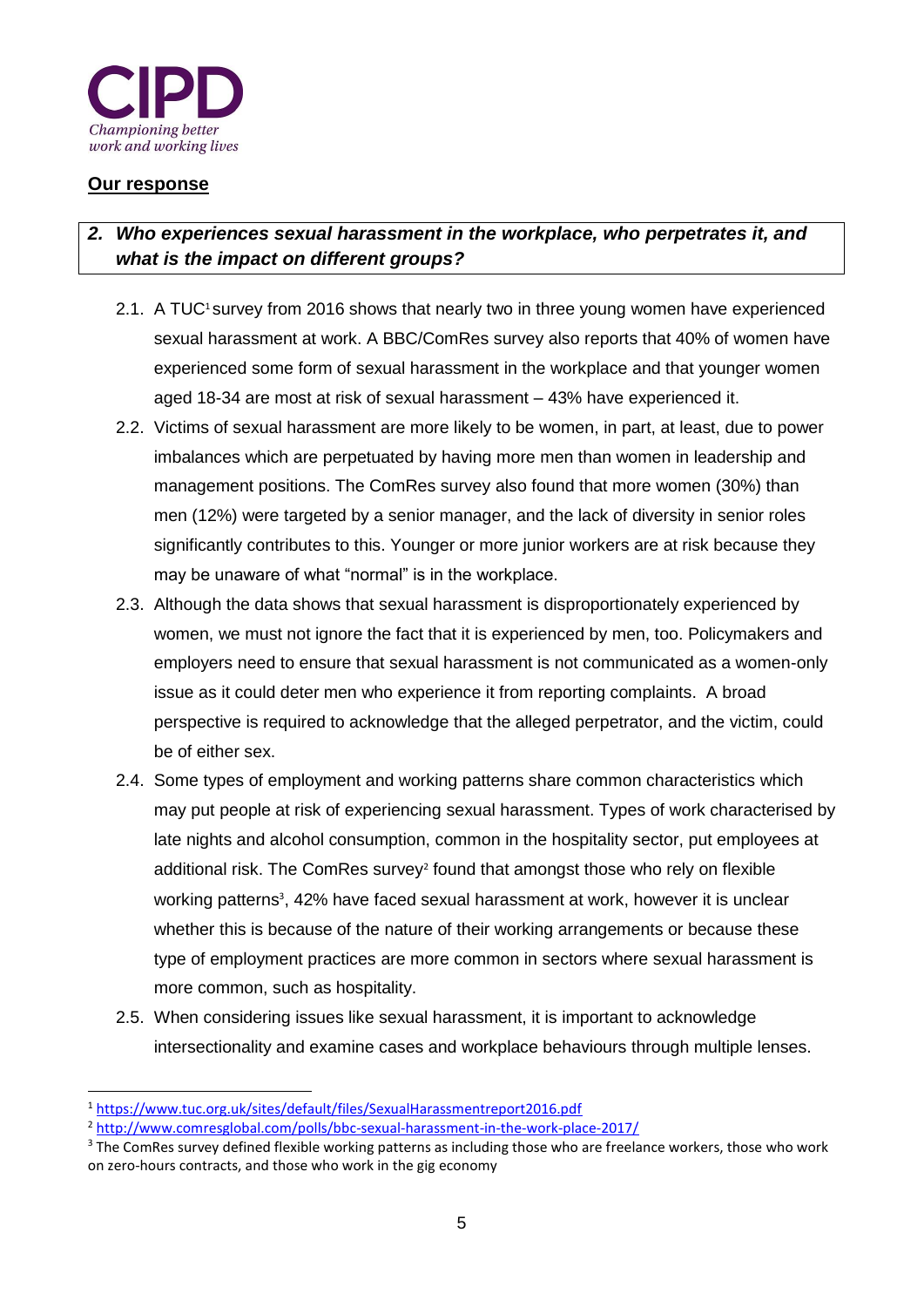

The impact of sexual harassment is likely to be felt differently for different groups. It is important, when examining sexual harassment cases, to rely on the victim's judgement in the first instance. The same behaviours may be interpreted differently by people depending on their characteristics and the characteristics of the perpetrator. For example, a young woman with a low status in the workplace may interpret inappropriate comments or touching from an older, more senior man in the company differently than a senior man may receive the same behaviour from a younger woman. This difference is closely tied to the power imbalance discussed in paragraph 2.2.

# *3. What are the actions that the Government and employers should be taking to change workplace cultures to prevent sexual harassment, give people more confidence to report sexual harassment, and make this issue a higher priority for employers?*

### *Employers*

- 3.1. To prevent instances of sexual harassment at work, employers must aim to build an inclusive workplace culture. A workplace environment which values difference, is free from hostility and based on tolerance will enable people to contribute more effectively and achieve higher levels of job satisfaction. While it is important for employers to put in place robust processes to deal with any complaints, prevention will always be better than cure. Employers need to understand the workplace factors contributing to complaints of harassment, and take action to directly address the contributory aspects of workplace structures and cultures.
- 3.2. There are a number of actions that employers can take to ensure that all employees are treated with respect and dignity. First, employers must engage with employees on these issues and raise awareness of the company's zero-tolerance policy for unacceptable behaviours.
- 3.3. Employers must ensure that the whole workforce, including permanent and directly employed, as well as those working on atypical contracts, is aware of, and understands what acceptable behaviour looks like, what harassment looks like, that the organisation has a zero-tolerance approach to sexual harassment, how to find the organisation's policy on sexual harassment, and know how to raise a complaint, and to whom.
- 3.4. HR has a vital role to play here. They must set behavioural expectations through policies, including communicating a zero tolerance approach to sexual harassment. However,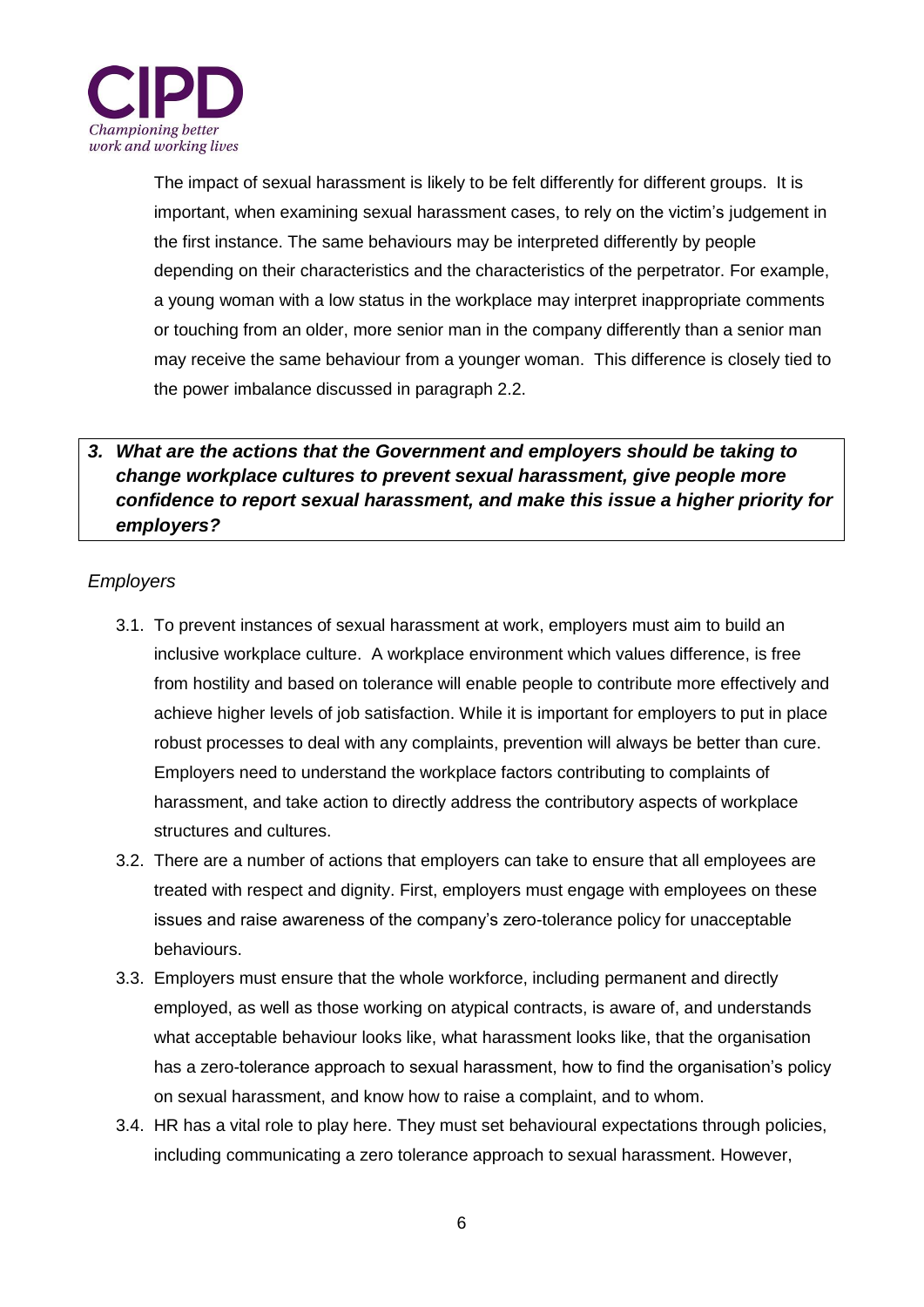

policies alone won't bring about change; they need to be brought alive by the behaviour of everyone in the organisation and HR need to ensure workplace cultures are an inclusive and safe space for everyone.

- 3.5. Inductions for new staff are a good time to do this and set expectations of behaviour from the start. But these messages must be reinforced regularly. Anti-harassment training can also be helpful, but without the right culture in place employees may struggle to practice the right behaviours. By engaging with employees, employers can also get feedback, for example through staff surveys, on issues such as gender equality.
- 3.6. Second, employers should monitor gender diversity at all levels and at all points of the employee life-cycle, including recruitment, succession planning and progression into middle and senior management roles. Greater gender diversity at levels of the organisation will help address any power imbalances between genders that can create the conditions for sexual harassment.
- 3.7. Third, senior leaders and line managers need to role model and champion the right behaviours so that people feel secure and can get on with their work without worry or fear of recrimination should they raise any concerns. Senior leaders need to be seen to take swift and robust action where needed, and deal appropriately with any criticism that could be focused on issues relating to leadership and trust.
- 3.8. Line managers need training in how to manage people so they can build working relationships based on mutual trust and confidence. If people don't trust their manager, they are not likely to feel confident to raise issues which are sensitive or make them feel vulnerable. Line managers are key to preventing issues from escalating when 'banter' crosses the line but only one party realises it. If problems concerning improper behaviour are not picked up on or addressed early they can become habitual or more extreme.

#### Processes

3.9. Employers should establish a robust framework and policies to counter any potential harassment or discrimination against employees and workers of all contract types, including unconscious bias. These policies need to cover every aspect of employment including recruitment and selection, training, and promotion. In addition, the organisation's procedures should protect both the individual raising the issue and the individual against whom an allegation has been made.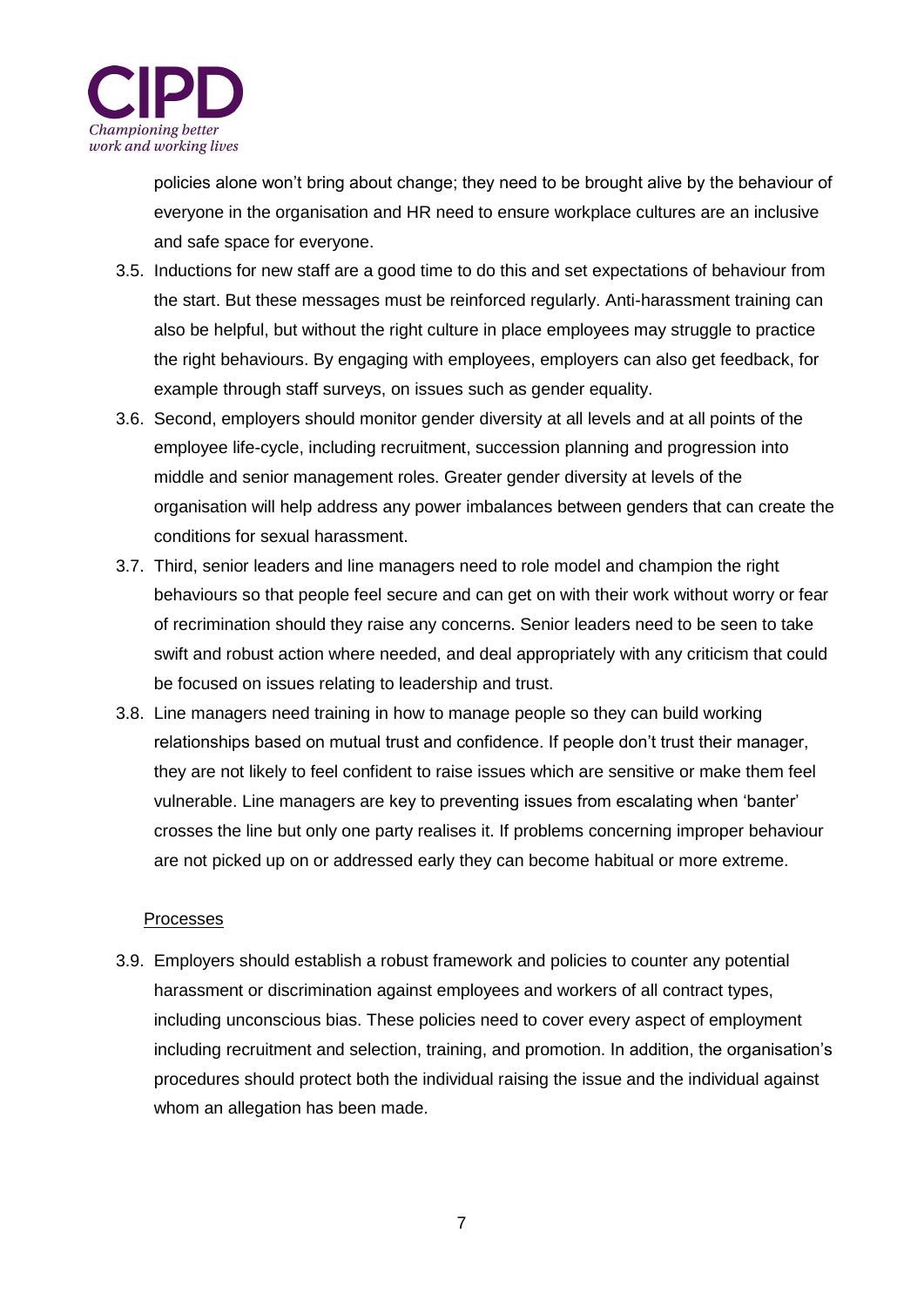

- 3.10.Organisations should ensure their disciplinary and grievance procedures are well communicated to staff and include information on how to raise a complaint and to whom. Senior management and the HR department should work to raise awareness of the company's policies on bullying, harassment, and specifically a zero-tolerance policy on sexual harassment. Line managers should be trained so they are confident in implementing policies, dealing with any concerns and complains, and able to have open and sensitive conversations and manage conflict.
- 3.11.Once a complaint has been made, employers must investigate and act swiftly on any evidence of discriminatory behaviour or harassment, sending out a clear message that it will not be tolerated. HR has a vital role to play here, ensuring that all complaints are taken seriously and investigate in line with the law and the organisation's procedures. Processes should be followed consistently and reliably in order to give victims the confidence that their cases will be taken seriously and to ensure that anyone accused is treated fairly.
- 3.12.Depending on their nature, some complaints may be dealt with internally and informally. In lower level cases, it may be sufficient for the person experiencing the harassment to raise the issue with the perpetrator, pointing out the unacceptable behaviour. But if an employee finds this difficult or embarrassing, procedures should enable support from a colleague, an appropriate manager or someone from HR. If informal approaches don't work, formal procedures should be triggered if the harassment is serious or persists, or if the individual prefers this approach.
- 3.13.All employees should have access to advice and counselling from either someone in the organisation with appropriate training or an outside sponsored service. This should be offered both to the victim and to the perpetrator.

### *Government*

- 3.14.In order to ensure that this issue is consistently high on the agenda for employers, employers should be aware of both the moral case and the business case for eradicating sexual harassment and creating an inclusive workplace. Guidance for employers and communications advocating action need to reflect both of these drivers.
- 3.15.The moral case is that everyone should be able to come to work and be treated fairly and with respect. Any form of discrimination or harassment is morally unacceptable in society and at work. We need to act now to ensure the next generation aren't faced with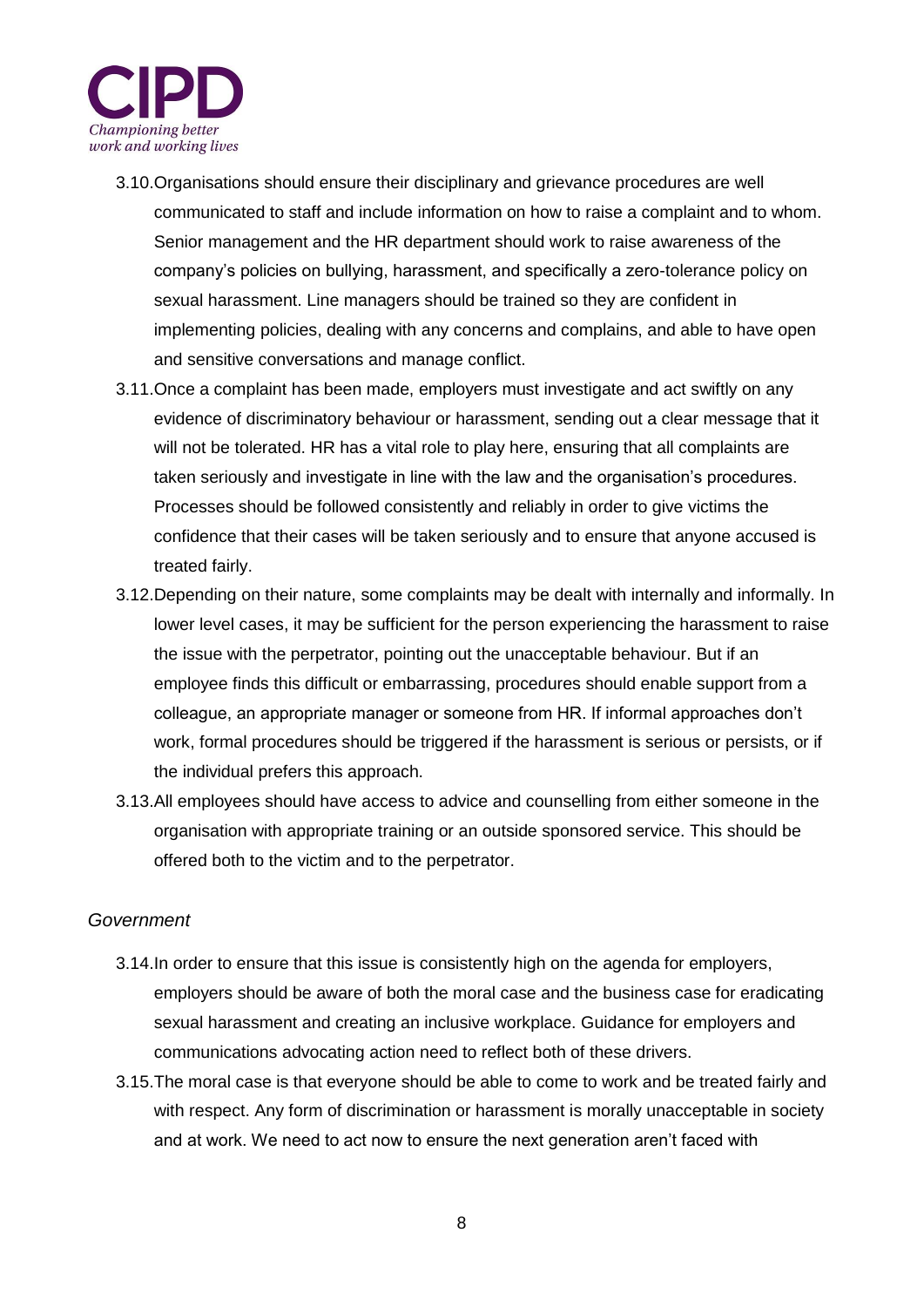

unacceptable behaviour that is ignored or, worse still, seen as part and parcel of certain employment arrangements or advancement.

- 3.16.The business case for eradicating sexual harassment is clear, wide-ranging and convincing. The impact that a poor organisational culture and rumours of sexual harassment allegations that have not been dealt with properly is severe: employees are more likely to be depressed and anxious, dissatisfied with work, have a low opinion of their managers and senior managers, and want to leave their organisation.
- 3.17.In terms of reputation, organisations also risk damage to their public image, particularly when they attract media attention. This can affect relationships with current and future employees, as well as their customers. This has particular implications on how organisations attract and retain female talent, for the female labour market and for women's economic independence. In turn, this could contribute to widening the gender pay gap and poor female representation at the top of organisations.
- 3.18.To ensure that employers keep this issue a priority for their organisation, the Government should work with organisations like the CIPD, Acas, and EHRC to make advice and guidance consistent and accessible. It could go some way to narrow the gap between legislation and workplace practice, making clear to employers what constitutes harassment and how they can practically develop their workplace processes and culture, helping to focus their minds on the problem.
- 3.19.The Government must be mindful of small- and micro-businesses that don't have the sophisticated HR capabilities that large businesses will, and work out how to engage with them on this agenda. We know that small businesses are a hard to reach demographic, but they are critical that given around two thirds of private sector employees work in SMEs. Recent CIPD work with SMEs has shown that these businesses typically lack even basic people management guidance and support. Funded by JP Morgan, we ran pilots of an SME support programme called People Skills in 2012 in Hackney, Stoke-on-Trent, and Glasgow, providing 2 days of free, locally-delivered, basic, transactional HR support to small businesses. The evaluation shows that small businesses struggle with basic HR skills and even basic support improves employee-manager relationships and productivity. As a result, we recommended that the government invest £13m/year to the 38 LEPs in England to roll out the scheme.

### **How the CIPD supports the HR profession on harassment**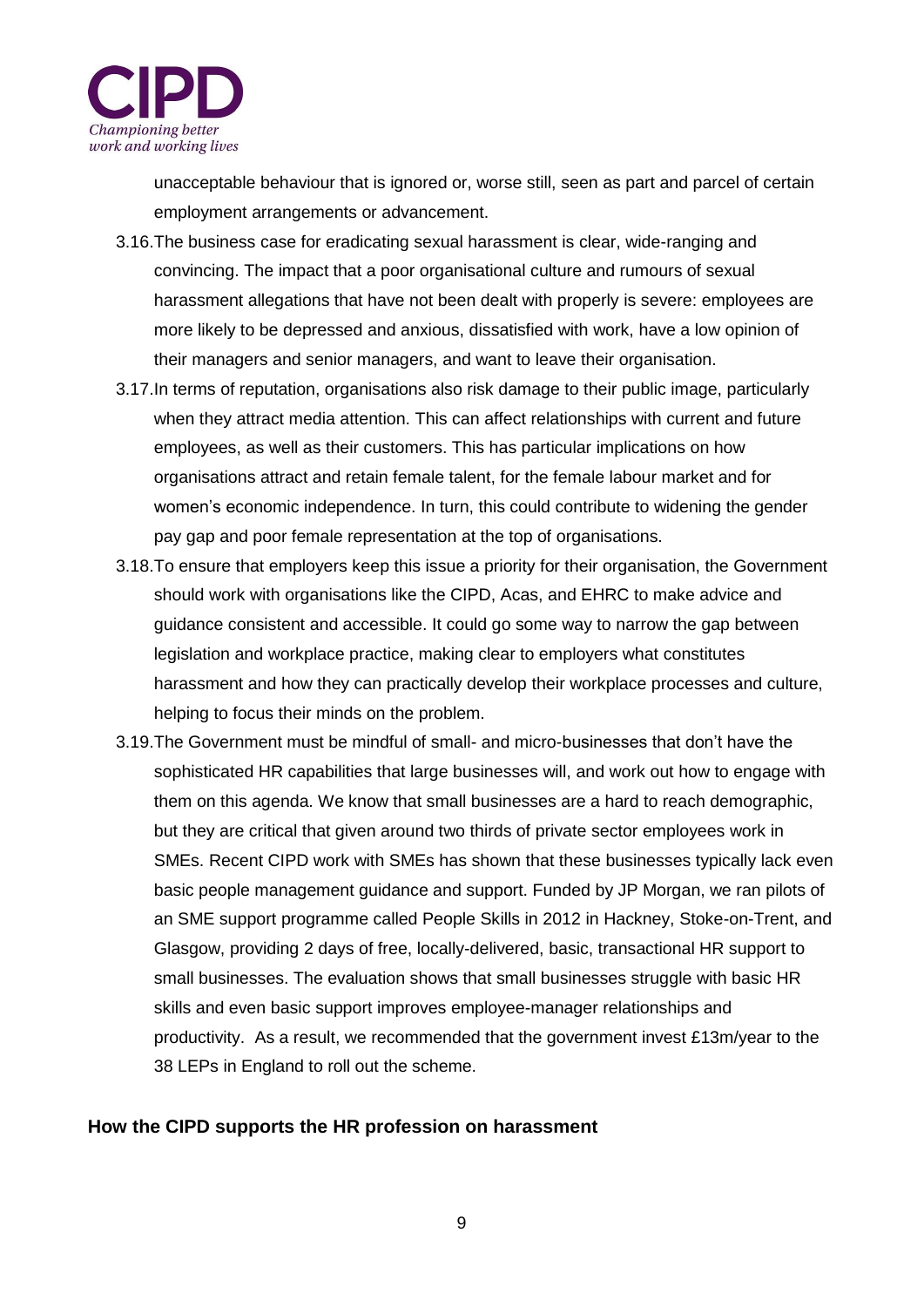

- 3.20.CIPD has a number of resources available for members, ranging from factsheets to guides and toolkits, including:
	- 24/7 access to unlimited free calls to the Employment Law Helpline for advice on UK and Irish employment law,
	- Access to the CIPD sexual harassment quide, [harassment and bullying factsheet,](https://www.cipd.co.uk/knowledge/fundamentals/emp-law/harassment/factsheet)
	- CIPD Community discussion [forums,](http://www2.cipd.co.uk/community/tags/Sexual%2bharassment)
	- Discounted access to HR Inform, a practical online tool designed to embed good HR practice and to help organisations stay legally compliant.

# *4. How can workers be better protected from sexual harassment by clients, customers, and other third parties?*

- 4.1. Section 40 of the Equality Act 2010 provided protection to employees from harassment by third parties who may be customers, service users or contractors. If harassment had previously occurred on two occasions and the employer was aware of it, but failed to take reasonable steps to prevent it from happening again – known as the "three-strikes rule" – then the employer could be held liable. The harassment did not need to be by the same third party or be of the same nature. This law was repealed in 2013.
- 4.2. The Sex Discrimination Law Review by the Fawcett Society has called for strengthening the laws on sexual harassment at work to protect women from harassment by third parties who may be customers, service users or contractors, with an amendment so that it requires only a single prior incident of harassment. In principle, we agree that employers should hold some level of responsibility for the conduct of third parties toward their staff. But, given the criticisms of the effectiveness of previous third party harassment provisions, we would not necessarily support the reintroduction of the provision as it stood, especially as it was not deemed particularly effective. A review of the law in this area would be beneficial. A key question to consider is how much protection would re-introducing this provision give victims of harassment, and how much would it encourage employers to protect their employees from third party harassment.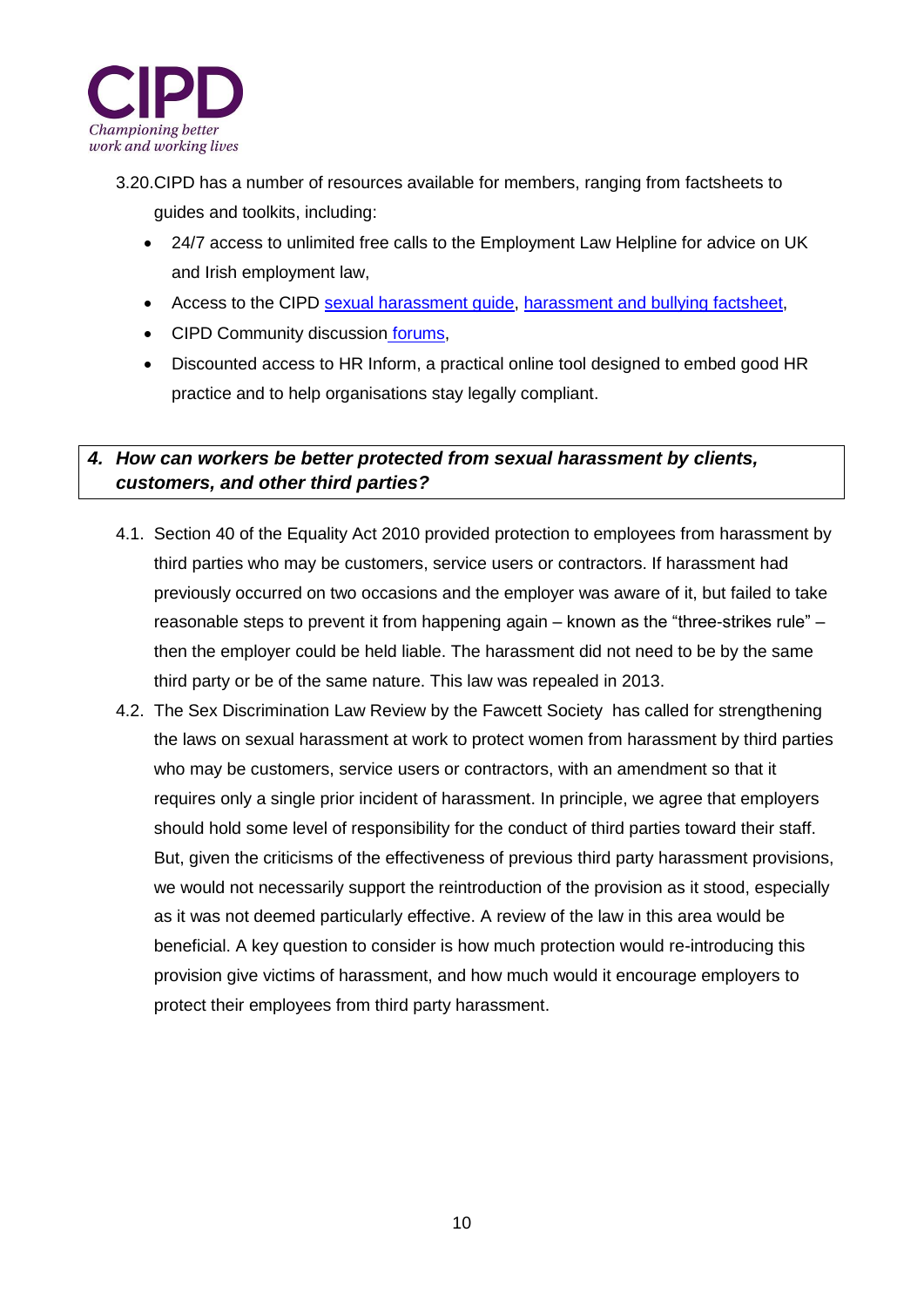

# *5. What is the effectiveness and accessibility of employment tribunals and other legal means of redress? What can be done to improve those processes?*

- 5.1. The CIPD believes that the abolishment of tribunal fees should encourage more employees to use the employment tribunal system if they feel they have been subject to sexual harassment. Easier access to justice should mean that some employees will no longer be discouraged from pursuing claims because of the financial burden. While there is not yet data on this, it is likely that some employees may have previously signed settlement (non-disclosure) agreements rather than accrue costs with a tribunal.
- 5.2. There is considerable merit in exploring giving employment tribunals the power to make recommendations in relation to employers' practices affecting the wider workforce. Ultimately we want to see change in terms of better workplace practices and such recommendations focused on people practices and the organisation culture could be helpful to strengthen the implementation of law in the workplace.
- 5.3. This power would provide an effective means of encouraging employers to improve their broader people management and employment practices to prevent and manage incidents of sexual harassment across the workplace more effectively.
- 5.4. Often issues such as sexual harassment or bullying stems from behaviour such as inappropriate humour or so-called 'banter', which goes unchallenged because of poor management, and later becomes accepted and prone to escalation. The best way to tackle issues like sexual harassment or bullying is to nip issues in the bud by ensuring that anyone responsible for managing people has effective training or guidance. This is the type of recommendation that employment tribunals could make which would help address problems in workplaces where incidents of sexual harassment are much more widespread and systemic than a one off incident involving one toxic or ignorant individual.

# *6. What are the advantages and disadvantages of using non-disclosure agreements in sexual harassment cases? How can inappropriate use of such agreements be tackled?*

6.1. There are pros and cons to the use of settlement or non-disclosure agreements (NDAs) in sexual harassment cases. On the negative side, there is a danger that such agreements can be used to protect, typically, senior managers from being taken to court for improper behaviour, e.g. discrimination, harassment or bullying. However they can also protect the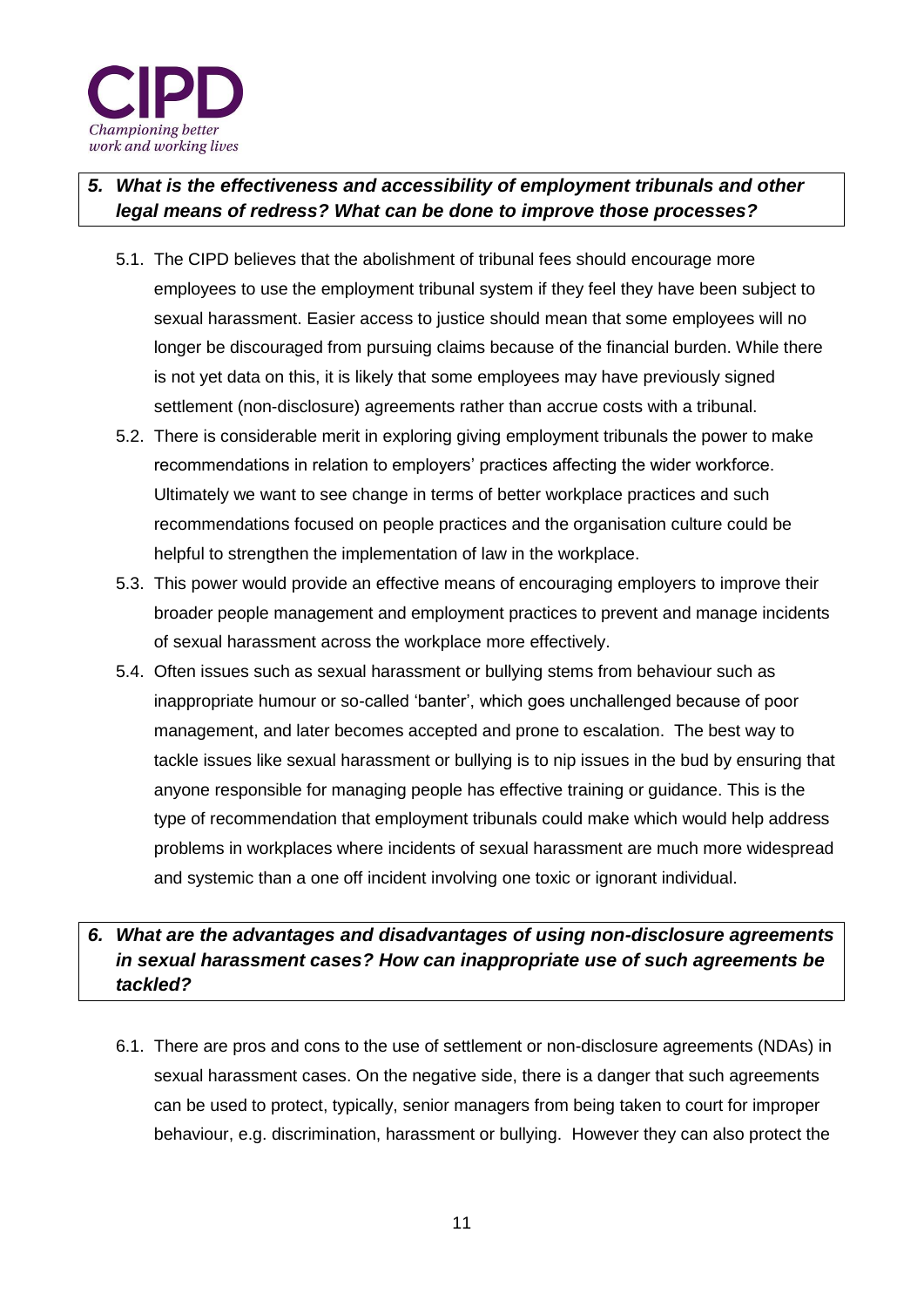

victims of such behaviour who may want to remain anonymous rather than face the stress of the case being heard in court, while providing them with financial compensation.

- 6.2. There are legal safeguards to ensure the appropriate use of settlement agreements. In order to be legally binding the following conditions must be met:
	- The agreement must be in writing;
	- The agreement must relate to a particular complaint or proceedings;
	- The employee must have received advice from a relevant independent adviser, such as a lawyer or a certified and authorised member of a trade union;
	- The independent adviser must have a current contract of insurance or professional indemnity covering the risk of a claim by the employee in respect of loss arising from the advice;
	- The agreement must identify the adviser; and
	- The agreement must state that the applicable statutory conditions regulating the settlement agreement have been met.
- 6.3. Employees should also be given a reasonable amount of time to consider the proposed conditions of the agreement. The Acas Code of Practice on settlement agreements specifies a minimum of 10 calendar days unless the parties agree otherwise.
- 6.4. Even if they have signed a confidentiality agreement, workers may be legally entitled to make a protected disclosure under whistleblowing law if they meet certain criteria:
	- They must reasonably believe that both the information they disclose and any allegation contained in it are substantially true;
	- They cannot be acting for personal gain;
	- They have to have already blown the whistle to their employer or a prescribed person – usually a regulatory body – unless the wrongdoing is exceptionally serious or they reasonably believe that their employer will subject them to 'detriment' or conceal or destroy evidence if they do so; and
	- The making of the disclosure must be reasonable in all circumstances.
- 6.5. However while it is clear that although there may be protections in place letting staff disclose harassment after signing a confidentiality agreement, many employees will be unaware of this and therefore reluctant to speak up. Ignorance of the law could mean employees neglect to challenge non-disclosure agreements, even when they may be within their rights to do so, allowing harassment to continue.